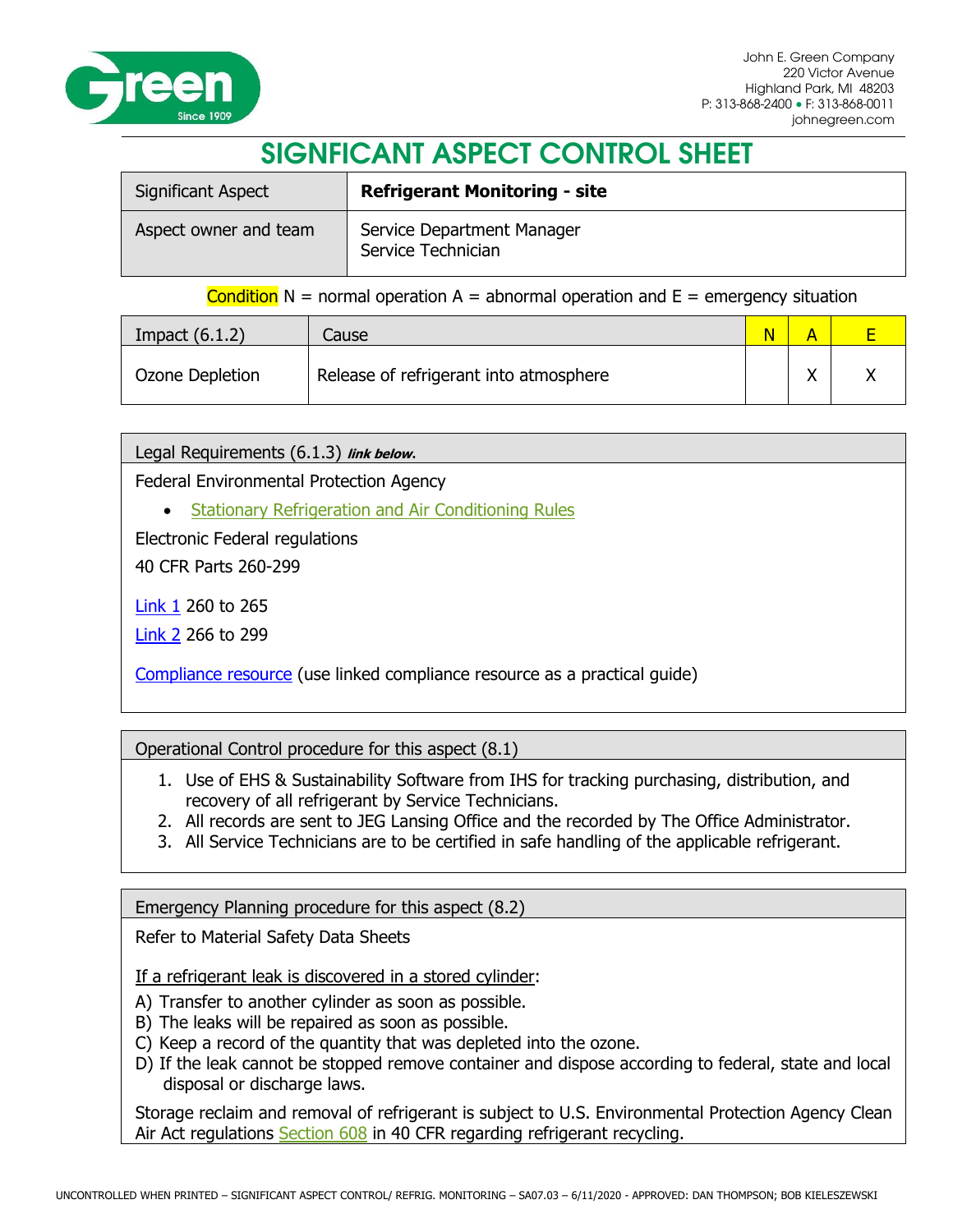

### Emergency Planning procedure for this aspect (8.2)

If a refrigerant leak is discovered during filling:

- A) It will displace the oxygen in an enclosed room and needs to be ventilated immediately if possible by opening the windows and doors.
- B) Turn on fans to bring fresh air into the building.
- C) Keep a record of the quantity that was depleted into the ozone.
- D) If the leak cannot be stopped remove container and dispose according to federal, state and local disposal or discharge laws.

Potential Health Hazards of Exposure to Refrigerants (see Material Safety Data Sheet for full list):

- 1) When the oxygen is displaced symptoms of asphyxiation, loss or coordination, increase pulse rate and deeper respiration will occur.
- 2) It can cause skin irritation from a defatting action on tissue.
- 3) In liquid contact could cause frostbite to skin and severe irritation to the eyes.
- 4) At high levels, cardiac arrhythmia may occur.
- 5) If you feel any unusual health effects seek medical care.

## **EMS Records for this aspect**

- Service Technician Certification (Employee Record)
- Refrigerant Service Form (Service Department Record)
- Scheduled Service Report by Appliance (Service Department Record)
- Service Record Detail Report (Sustainability Software Record)
- Service Truck CFC/ HCFC/ HFC Log Sheet (Service Department Record)